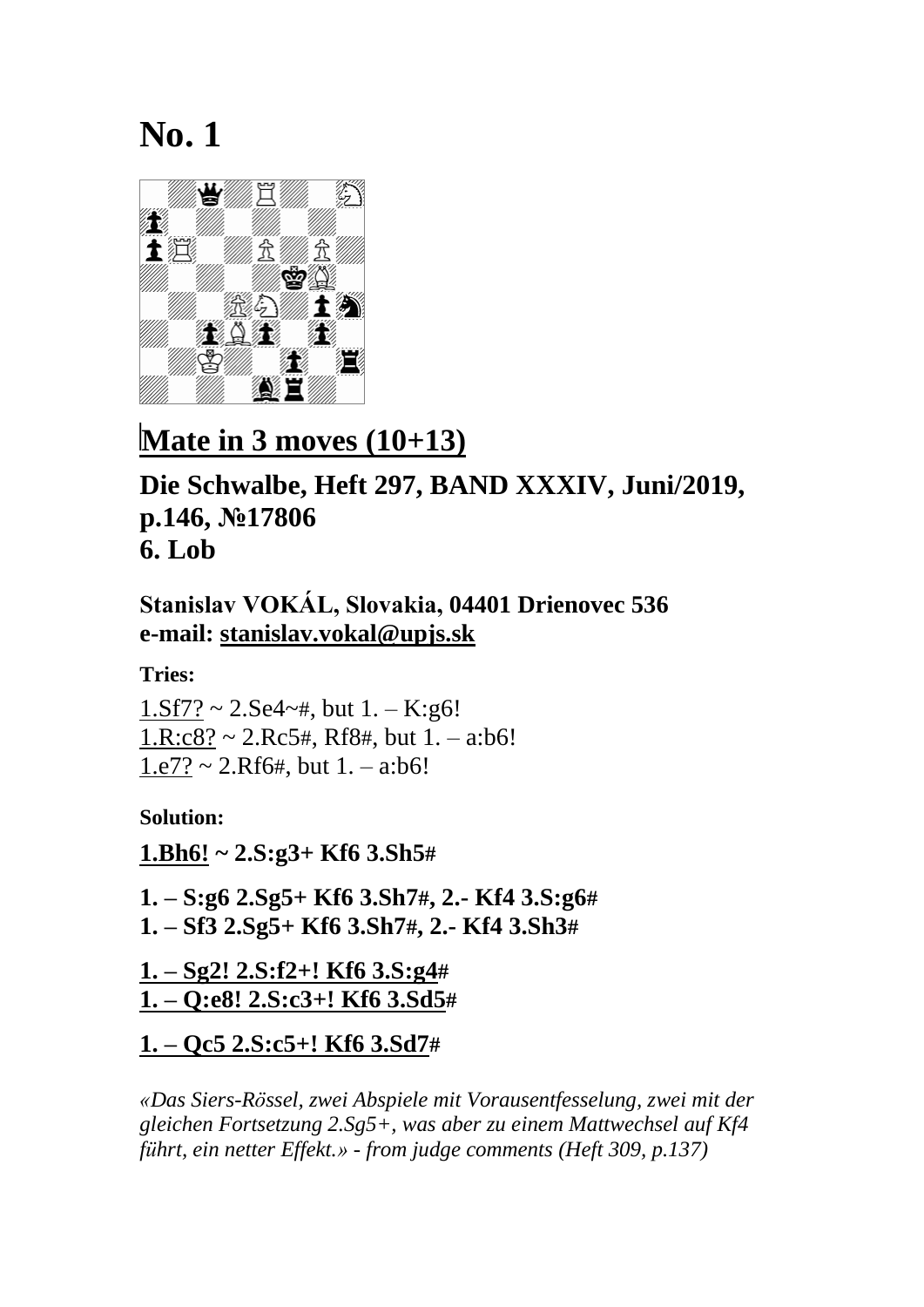

## **Mate in 3 moves (10+14)**

**XXth Tourney "Вечерный САНКТ-ПЕТЕРБУРГ" (Vechernij Sankt-Peterburg), 4.10.2019**

**2-й похвальный отзыв (2 nd Commendation)**

**Stanislav VOKÁL, Slovakia, 04401 Drienovec 536 e-mail: [stanislav.vokal@upjs.sk](mailto:stanislav.vokal@upjs.sk)**

**Solution: 1.Bb3! ~ 2.S:e3+ Ke5 3.f4# 1.- f5 2.Sb6+! Ke5 3.Q:e3# 1.- Bf5 2.Sb2+! Ke5 3.Qh2# 1.- B:d3 2.Q:d3+ Sd4, Bd4 3.Qe4#**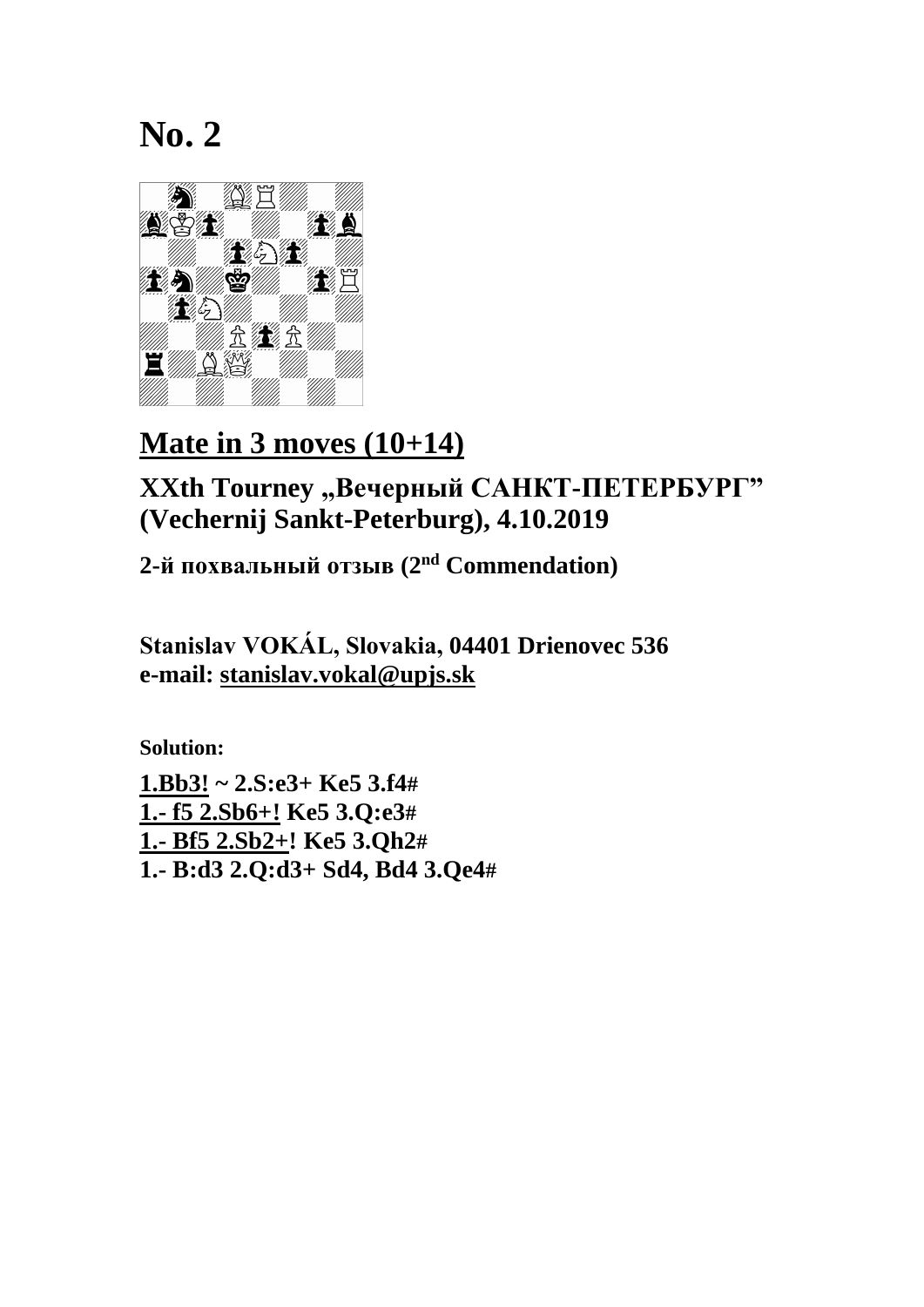

**Mate in 3 moves (9+10)** 

**Strategems, SG 85, vol.22, Jan – March 2019, p.9, №M1564 3 rd Commendation**

**Stanislav VOKÁL, Slovakia, 04401 Drienovec 536 e-mail: [stanislav.vokal@upjs.sk](mailto:stanislav.vokal@upjs.sk)**

**Solution:**

**1.Ra5! ~ 2.Sg5+ K:e5 3.Sf7#**

**1. – Qe6! 2.S:d2+ K:e5 3.Sc4#**

**1. – Rb5 2.Se1+ K:e5 3.S:d3#**

**1. – Qb5 (Qc5) 2.Sh4+ K:e5 3.Sg6#**

*«The threat and three variations presents the four-fold Siers battery. Lovely key, not easy.»*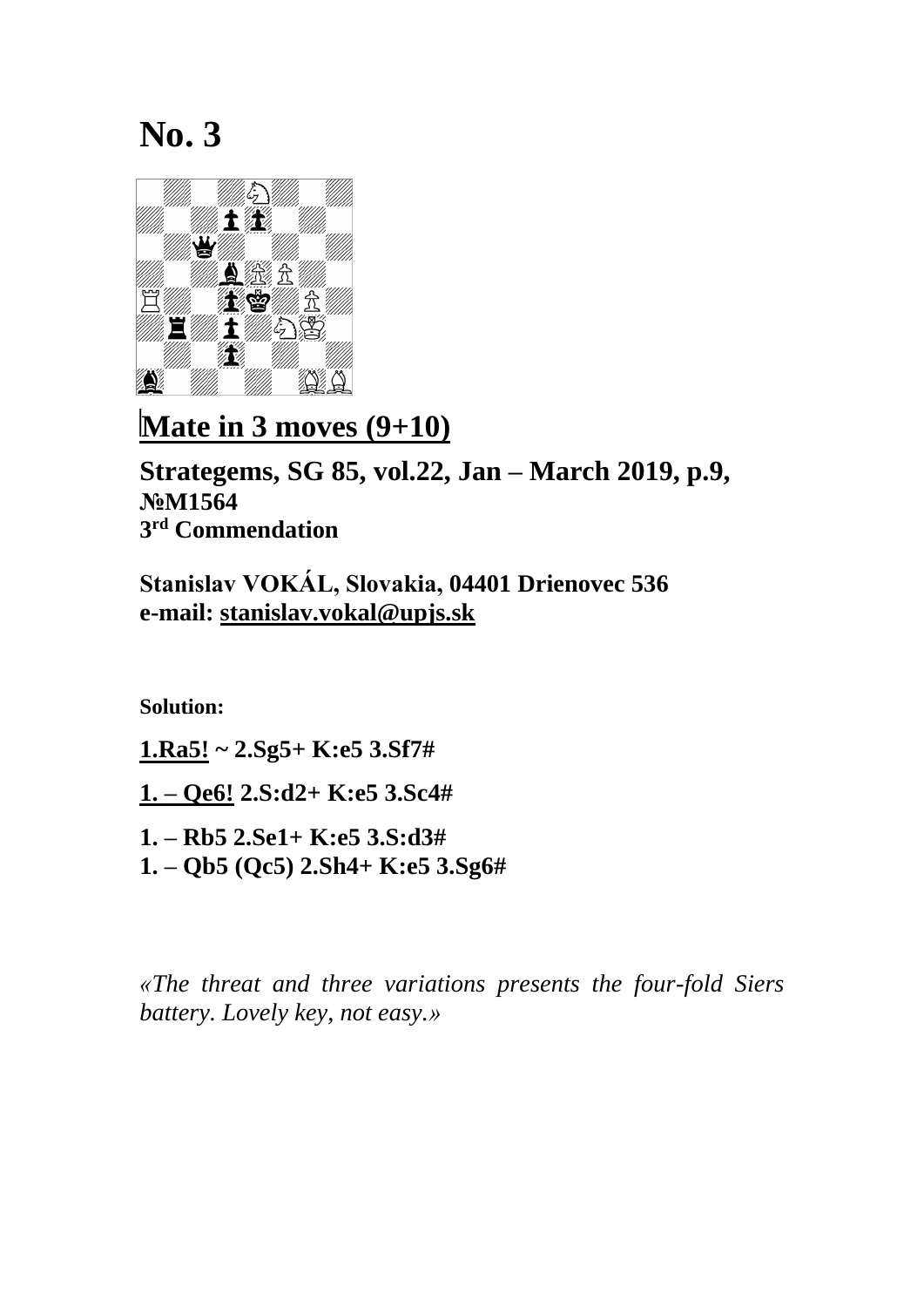

# **Mate in 3 moves (8+12) Шахматная Композиция, vol.149, 2019, №B16**

### **Stanislav VOKÁL, Slovakia, 04401 Drienovec 536 e-mail: stanislav.vokal@upjs.sk**

**Solution:**

**1.Qg7! threats 2.Sh7+! Ke4 3.S:g5# 1.- Sd6 (Sc7) 2.Sh5+! Ke4 3.Sg3# 1.- Sd4 2.Sd5+! Ke4 3.Re3# 1.- Sc3 2.e:d3! (threats 3.Sf6~#) 2.- Se4 3.S:e4#, 2.- Sd5 3.S:d5#**

1.- Be3 2.Sd5+ Ke4 3.Rxe3#

*«3x Bi-Valve»*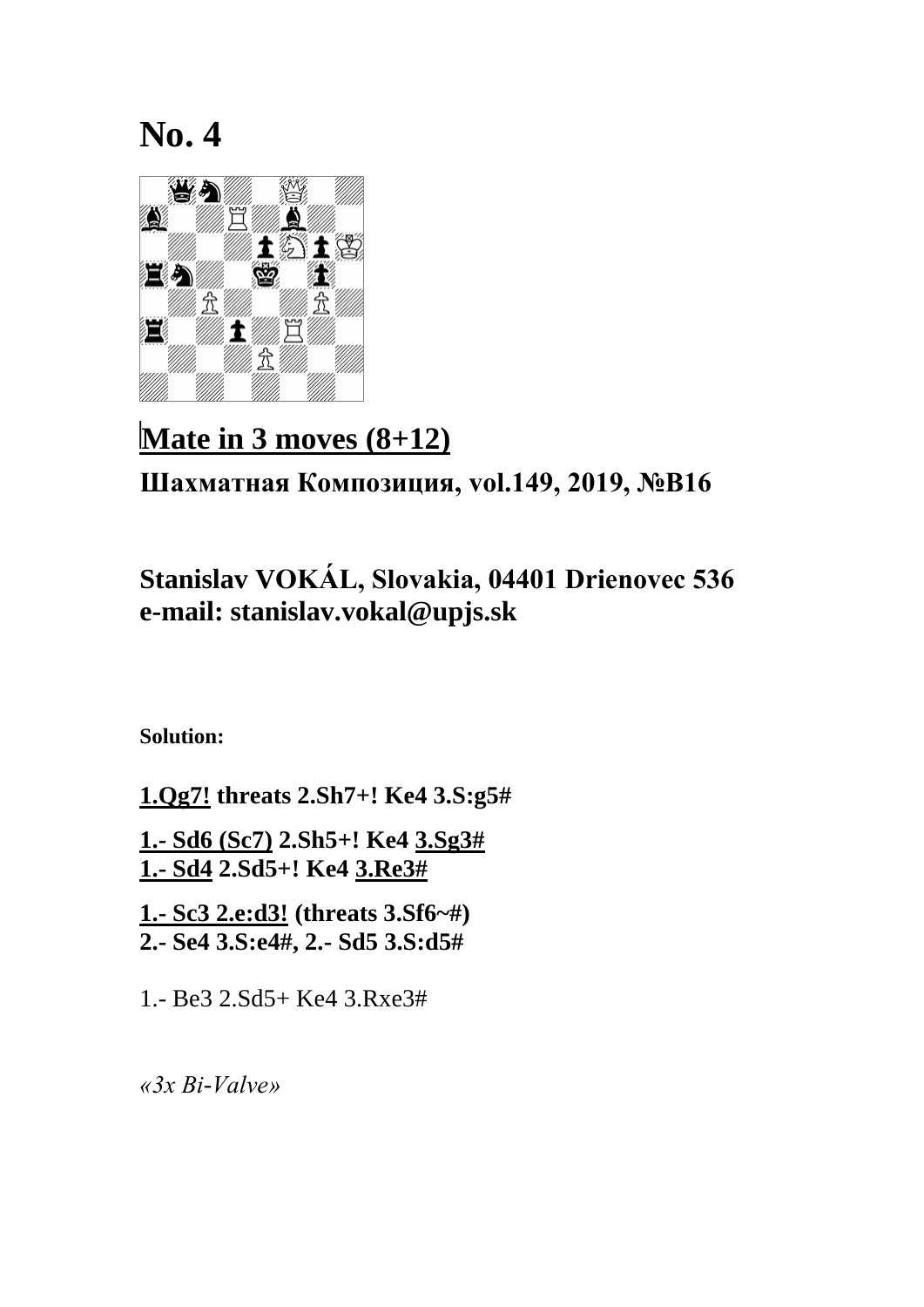

### **Mate in 3 moves (9+15)**

#### **Die Schwalbe, Heft 301, BAND XXXIV, Februar 2020, p.446, №18060**

**Stanislav VOKÁL, Slovakia, 04401 Drienovec 536 e-mail: [stanislav.vokal@upjs.sk](mailto:stanislav.vokal@upjs.sk)**

**Tries:**

**1.Scd3?, 1.Sb7?, 1.S:a6? ~ 2.Qxe5#, but 1.- Sb5!**

**1.S:d7? ~ 2.Q:e5x, but 1.- Q:d7+! 1.- Sb5 2.Qb6+ Ke4 3.S:f6#, 2.- Sd4 3.Q:d4# 1.- Q:e7 (Re6) 2.Bd2+ Ke4, Kd4 3.Qd5# 1.- B:g3 2.Q:e5+ Kf2 3.Qe1#**

**Solution:**

**1.Qb6! ~ 2.Sce6+ Ke4 3.Sg5#**

**1.- B:g3 2.Scd3+ Ke4 3.Qd4# 1.- Rh5 2.Scd3+ Ke4 3.S:f2#**

**1.- Sc2! 2.S:b3+! Ke4 3.Sd2#, 2.- Sd4 3.Q:d4# 1.- Sb5! 2.S:d7+! Ke4 3.S:f6#, 2.- Sd4 3.Q:d4#**

1.- R:d6 2.Q:d6 and 3.Q:e5#, Qd2#, Qd4#, Bd2#